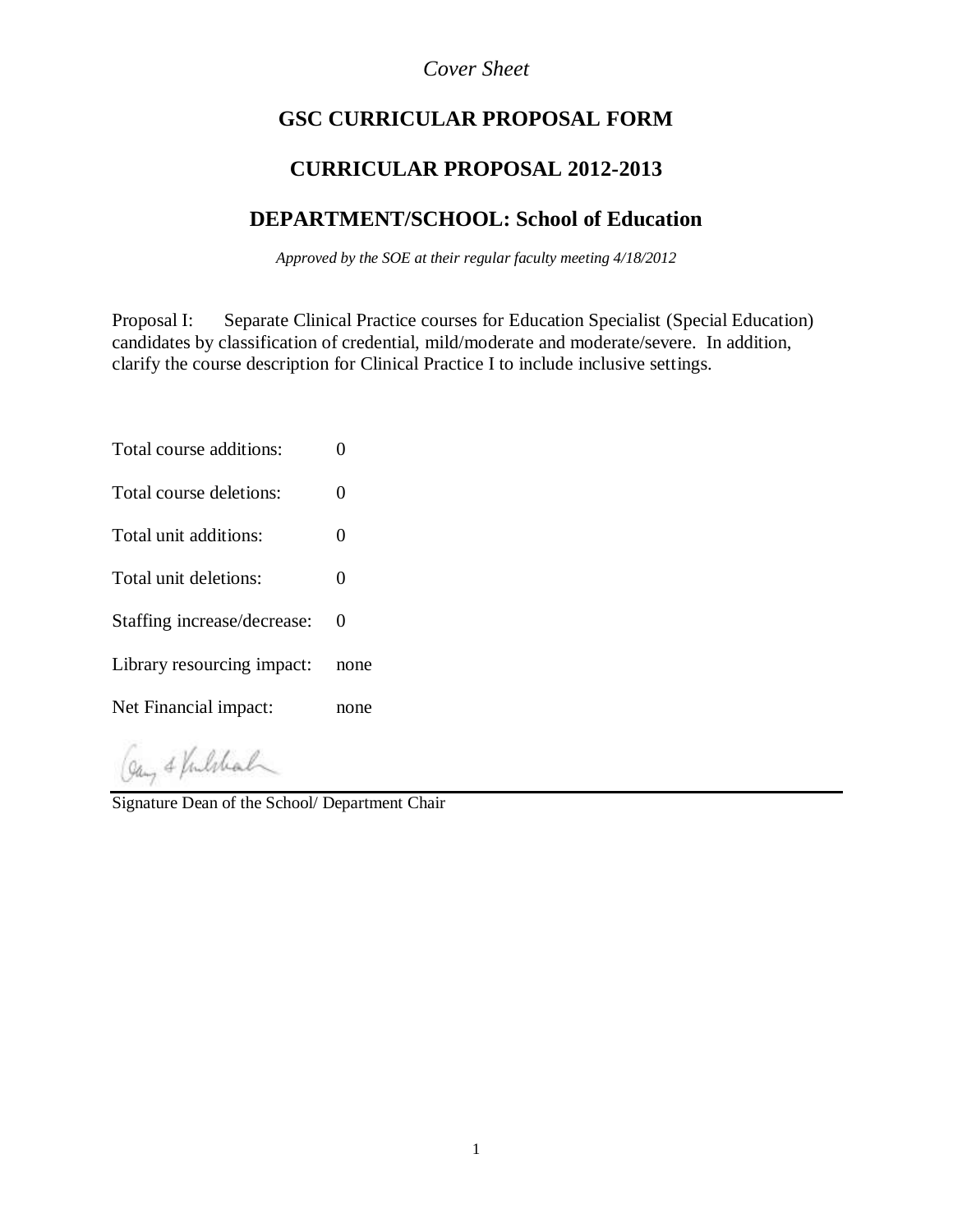### **DEPARTMENT/SCHOOL School of Education**

#### **Programs: Master of Arts in Teaching (MAT)**

### **PROPOSAL I: Separate Clinical Practice courses for Education Specialist candidates by classification of credential, mild/moderate and moderate/severe. In addition, clarify the course description for Clinical Practice I to include inclusive settings.**

## **Rationale:**

Currently, candidates for the education specialist credential mild/moderate and moderate/severe enroll in clinical practice courses that do not specify the classification of credential. The impetus for this proposal is the recommendation of the CTC/NCATE accreditation site team in February 2012 sited as an area of concern that is was difficult to determine if students in the special education Clinical Practice setting were being recommended for a Mild/Moderate or Moderate/Severe preliminary credential. Based upon conversations with the Office of Records, it is recommended that we retain the same course numbers (eg EDU672) and add either an M for Mild/Moderate or an S for Moderate/Severe at the end of the course number. This would not be the section number as that determines the location of the course  $(A = Arcadia, B = Bakersfield)$ . Separating these candidates into classification-specific courses will more accurately reflect the credentials the candidates are seeking. All students seeking just a Special Education credential would enroll in EDU670 to gain their experience in a general classroom that is inclusive of students with disabilities. After successful completion of the first quad in EDU670 they would enroll in either EDU672 for Mild/Moderate or EDU674 for Moderate/Severe. Students desiring to earn both Mild/Moderate and Moderate/Severe credentials would need to complete the newly approved practicum course in the additional setting.

In addition, additional language is proposed to the current course description for Clinical Practice I to provide a clearer understanding of both the setting for and tasks completed in the "general education" phase of Clinical Practice.

| <b>Current Course Descriptions (2011-12):</b>         | <b>Proposed Course Descriptions:</b>                                                                        |  |
|-------------------------------------------------------|-------------------------------------------------------------------------------------------------------------|--|
| EDU 670 (4) SPECIAL EDUCATION CLINICAL                | EDU 670 (4) SPECIAL EDUCATION CLINICAL PRACTICE I                                                           |  |
| <b>PRACTICE I</b>                                     |                                                                                                             |  |
| This Clinical Practice experience provides the        | This Clinical Practice experience provides the candidate with an opportunity to work directly with learners |  |
| candidate with an opportunity to work directly with   | in a university assigned classroom setting with a Cooperating Teacher and focus on the general education    |  |
| learners in a university assigned classroom setting   | curriculum and California standards. The candidate is placed in an inclusive classroom that serves general  |  |
| with a Cooperating Teacher and focus on the general   | education students as well as students with disabilities. Candidates observe and apply instructional        |  |
| education curriculum and California standards.        | strategies under the leadership of the Cooperating Teacher to learn to manage and deliver the general       |  |
| Candidates observe and apply instructional strategies | education curriculum and California standards. The Cooperating Teacher models appropriate teaching          |  |
| under the leadership of the Cooperating Teacher to    | methods, lesson planning and delivery, classroom management, use of technology and parent                   |  |
| learn to manage and deliver the general education     | communication. Throughout the clinical practice experience, the teaching responsibility gradually shifts    |  |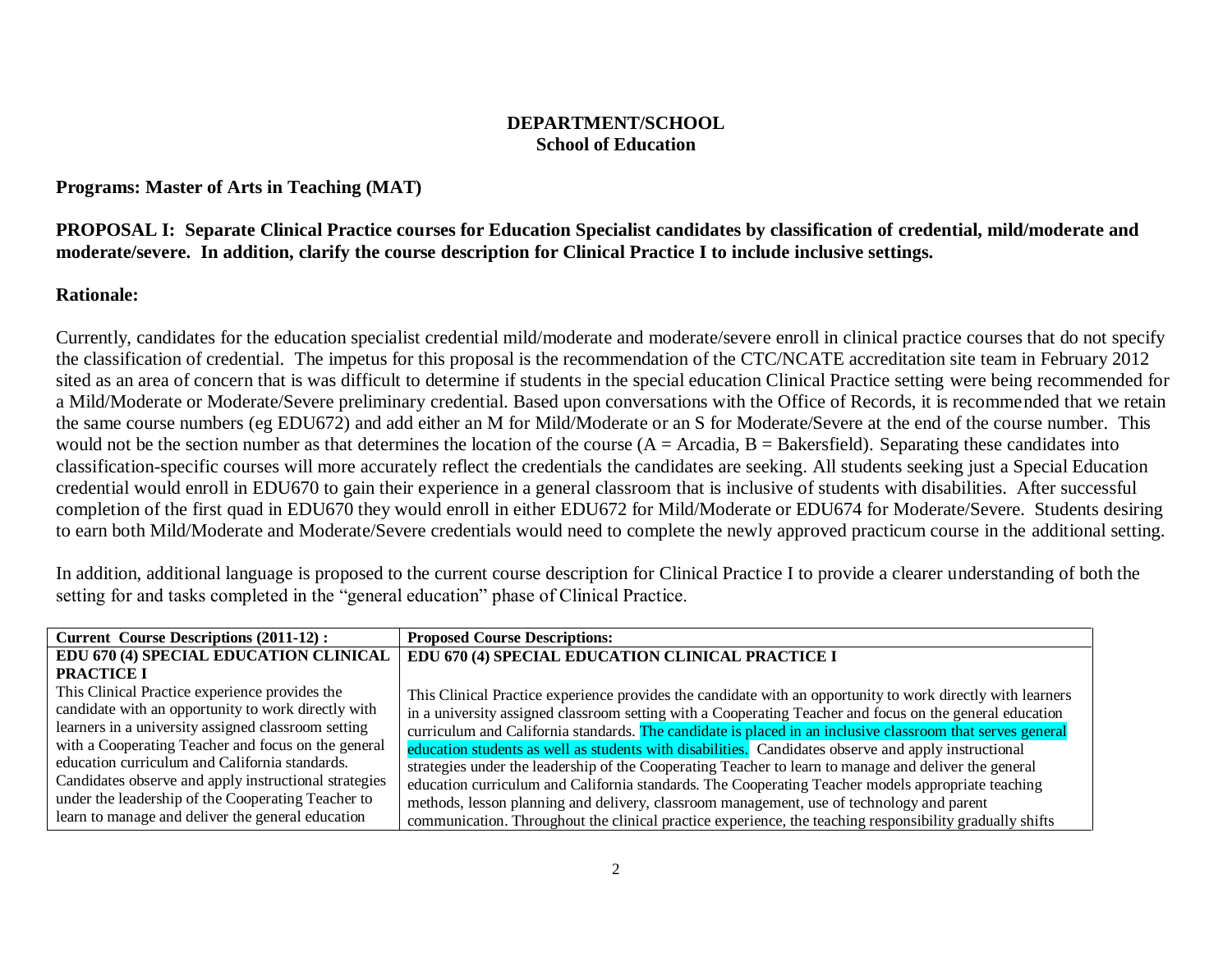| curriculum and California standards. The                                        | from the Cooperating Teacher to the candidate, with careful consideration as to when the candidate is ready    |
|---------------------------------------------------------------------------------|----------------------------------------------------------------------------------------------------------------|
| Cooperating Teacher models appropriate teaching                                 | to assume the full-day teaching experience. The Clinical Practice experience contributes to candidates'        |
| methods, lesson planning and delivery, classroom                                | preparation to complete the Teaching Performance Assessment (TPA) required for credential completion.          |
| management, use of technology and parent                                        | Graded Credit/No Credit.                                                                                       |
| communication. Throughout the student teaching                                  | Corequisite: Education 6CP1.                                                                                   |
| experience, the teaching responsibility gradually                               | Prerequisite: Approval to student teach and completion of all Teacher Education admission requirements,        |
| shifts from the Cooperating Teacher to the candidate,                           | Education 600, Education 600F, either Education 601 and 601F or Education 653 and Education 653F,              |
| with careful consideration as to when the candidate is                          | Education 602, Education 610, Education 610F, Education 650, Education 652.                                    |
| ready to assume the full-day teaching experience.                               |                                                                                                                |
| The Clinical Practice experience contributes to                                 |                                                                                                                |
| candidates' preparation to complete the Teaching                                |                                                                                                                |
| Performance Assessment (TPA) required for                                       |                                                                                                                |
| credential completion. Graded Credit/No Credit.                                 |                                                                                                                |
| Corequisite: Education 6CP1.                                                    |                                                                                                                |
| Prerequisite: Approval to student teach and                                     |                                                                                                                |
| completion of all Teacher Education admission                                   |                                                                                                                |
| requirements, Education 600, Education 600F, either                             |                                                                                                                |
| Education 601 and 601F or Education 653 and                                     |                                                                                                                |
| Education 653F, Education 602, Education 610,                                   |                                                                                                                |
| Education 610F, Education 650, Education 652.                                   |                                                                                                                |
|                                                                                 |                                                                                                                |
| EDU 672 (4) INTERN SPECIAL EDUCATION                                            | EDU672 would be split into two courses, the first with an M after the course number to signify                 |
| <b>CLINICAL PRACTICE I</b>                                                      | Mild/Moderate and the second with an S to signify Moderate/Severe.                                             |
| This Clinical Practice experience provides the Intern                           |                                                                                                                |
| candidate with an opportunity to work directly with                             | EDU 672M (4) INTERN MILD/MODERATE CLINICAL PRACTICE I-                                                         |
| learners with the support of a district cooperating                             |                                                                                                                |
| teacher and a university supervisor and focus on the                            | This Clinical Practice experience provides the Mild/Moderate Education Specialist Intern candidate with an     |
| general education curriculum and California                                     | opportunity to work directly with learners with the support of a district cooperating teacher and a university |
| standards. Candidates learn to manage and apply                                 | supervisor and focus on the general education curriculum and California standards. Candidates learn to         |
| instructional strategies related to the general                                 | manage and apply instructional strategies related to the general education curriculum and California           |
| education curriculum and California standards with                              | standards with the support of the district Cooperating Teacher and the University Supervisor. Candidates       |
| the support of the district Cooperating Teacher and                             | demonstrate basic skills in appropriate teaching methods, lesson planning and delivery, classroom              |
| the University Supervisor. Candidates demonstrate                               | management, use of technology and parent communication. The Clinical Practice experience contributes to        |
| basic skills in appropriate teaching methods, lesson                            | candidates' preparation to complete the Teaching Performance Assessment (TPA) required for credential          |
| planning and delivery, classroom management, use                                | completion. Graded Credit/No Credit.                                                                           |
| of technology and parent communication. The                                     | Corequisite: Education 6CP1.                                                                                   |
| Clinical Practice experience contributes to                                     | Prerequisite: Approval for Intern Clinical Practice and completion of all Teacher Education admission          |
| candidates' preparation to complete the Teaching                                | requirements, Education 600, Education 600F, either Education 601 and 601F or Education 653 and                |
| Performance Assessment (TPA) required for                                       | Education 653F, Education 602, Education 610, Education 610F, Education 650, Education 652.                    |
| credential completion. Graded Credit/No Credit.<br>Corequisite: Education 6CP1. | EDU 672S (4) INTERN MODERATE/SEVERE CLINICAL PRACTICE I-                                                       |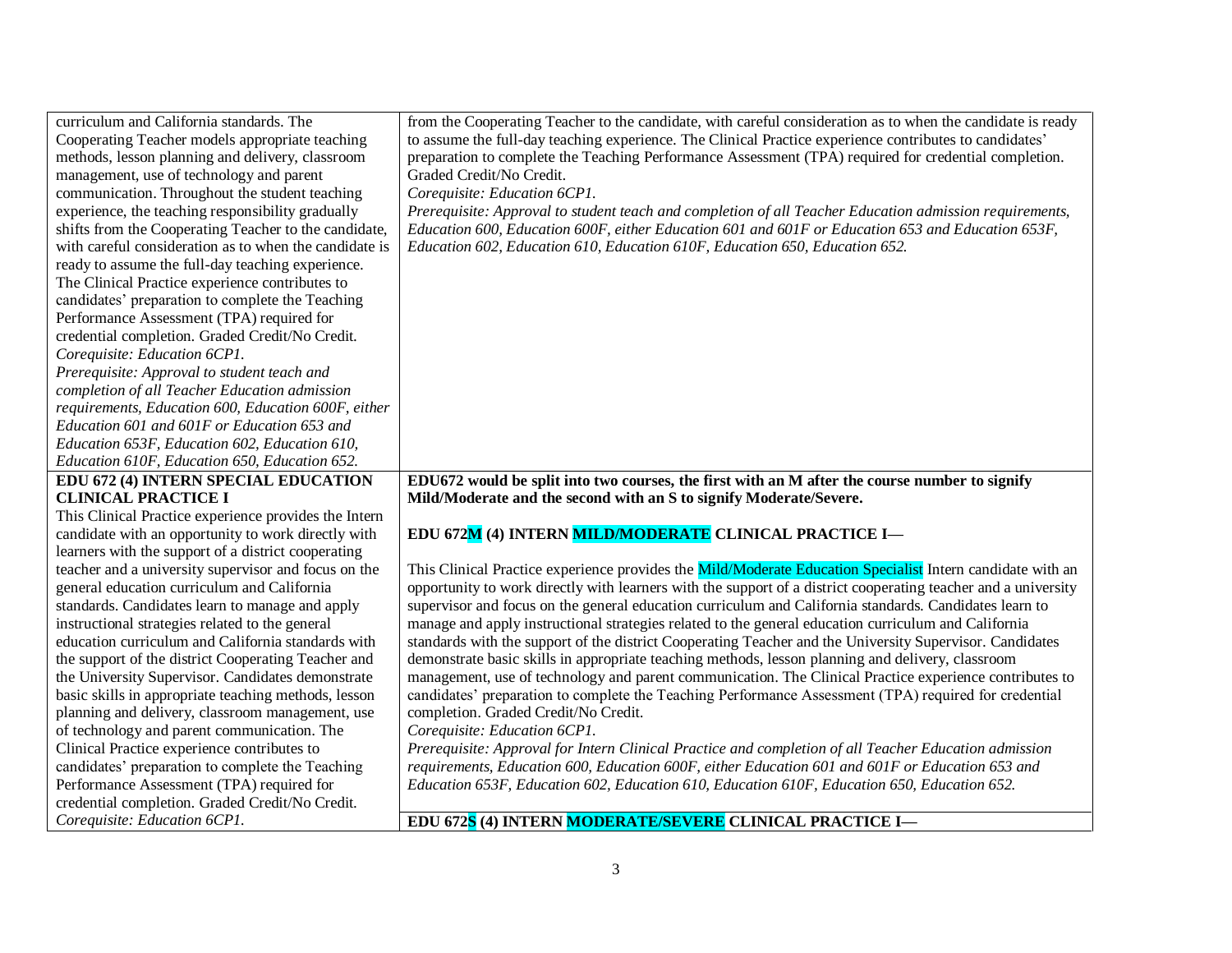| Prerequisite: Approval for Intern Clinical Practice<br>and completion of all Teacher Education admission<br>requirements, Education 600, Education 600F, either<br>Education 601 and 601F or Education 653 and<br>Education 653F, Education 602, Education 610,<br>Education 610F, Education 650, Education 652. | This Clinical Practice experience provides the Moderate/Severe Education Specialist Intern candidate with<br>an opportunity to work directly with learners with the support of a district cooperating teacher and a<br>university supervisor and focus on the general education curriculum and California standards. Candidates<br>learn to manage and apply instructional strategies related to the general education curriculum and California<br>standards with the support of the district Cooperating Teacher and the University Supervisor. Candidates<br>demonstrate basic skills in appropriate teaching methods, lesson planning and delivery, classroom<br>management, use of technology and parent communication. The Clinical Practice experience contributes to<br>candidates' preparation to complete the Teaching Performance Assessment (TPA) required for credential<br>completion. Graded Credit/No Credit.<br>Corequisite: Education 6CP1.<br>Prerequisite: Approval for Intern Clinical Practice and completion of all Teacher Education admission<br>requirements, Education 600, Education 600F, either Education 601 and 601F or Education 653 and<br>Education 653F, Education 602, Education 610, Education 610F, Education 650, Education 652. |
|------------------------------------------------------------------------------------------------------------------------------------------------------------------------------------------------------------------------------------------------------------------------------------------------------------------|--------------------------------------------------------------------------------------------------------------------------------------------------------------------------------------------------------------------------------------------------------------------------------------------------------------------------------------------------------------------------------------------------------------------------------------------------------------------------------------------------------------------------------------------------------------------------------------------------------------------------------------------------------------------------------------------------------------------------------------------------------------------------------------------------------------------------------------------------------------------------------------------------------------------------------------------------------------------------------------------------------------------------------------------------------------------------------------------------------------------------------------------------------------------------------------------------------------------------------------------------------------------------|
| EDU 674 (4) SPECIAL EDUCATION CLINICAL                                                                                                                                                                                                                                                                           | EDU674 would be split into two courses, the first with an M after the course number to signify                                                                                                                                                                                                                                                                                                                                                                                                                                                                                                                                                                                                                                                                                                                                                                                                                                                                                                                                                                                                                                                                                                                                                                           |
| PRACTICE II                                                                                                                                                                                                                                                                                                      | Mild/Moderate and the second with an S to signify Moderate/Severe.                                                                                                                                                                                                                                                                                                                                                                                                                                                                                                                                                                                                                                                                                                                                                                                                                                                                                                                                                                                                                                                                                                                                                                                                       |
| This course is the second Clinical Practice teaching                                                                                                                                                                                                                                                             |                                                                                                                                                                                                                                                                                                                                                                                                                                                                                                                                                                                                                                                                                                                                                                                                                                                                                                                                                                                                                                                                                                                                                                                                                                                                          |
| experience and it focuses on instructional strategies                                                                                                                                                                                                                                                            | EDU 674M (4) MILD/MODERATE CLINICAL PRACTICE II-                                                                                                                                                                                                                                                                                                                                                                                                                                                                                                                                                                                                                                                                                                                                                                                                                                                                                                                                                                                                                                                                                                                                                                                                                         |
| appropriate for learners with disabilities. Student                                                                                                                                                                                                                                                              | This Clinical Practice experience provides the Mild/Moderate Education Specialist candidate an                                                                                                                                                                                                                                                                                                                                                                                                                                                                                                                                                                                                                                                                                                                                                                                                                                                                                                                                                                                                                                                                                                                                                                           |
| Teachers are assigned to a different content area,                                                                                                                                                                                                                                                               | opportunity to focus on instructional strategies appropriate for learners with disabilities. Student Teachers                                                                                                                                                                                                                                                                                                                                                                                                                                                                                                                                                                                                                                                                                                                                                                                                                                                                                                                                                                                                                                                                                                                                                            |
| grade level, or special education service area other                                                                                                                                                                                                                                                             | are assigned to a different content area, grade level, or special education service area other than that in the                                                                                                                                                                                                                                                                                                                                                                                                                                                                                                                                                                                                                                                                                                                                                                                                                                                                                                                                                                                                                                                                                                                                                          |
| than that in the first Clinical Practice experience with                                                                                                                                                                                                                                                         | first Clinical Practice experience with an approved Cooperating Teacher. Candidates observe and apply                                                                                                                                                                                                                                                                                                                                                                                                                                                                                                                                                                                                                                                                                                                                                                                                                                                                                                                                                                                                                                                                                                                                                                    |
| an approved Cooperating Teacher. Candidates                                                                                                                                                                                                                                                                      | instructional strategies appropriate for learners with disabilities under the leadership of the Cooperating                                                                                                                                                                                                                                                                                                                                                                                                                                                                                                                                                                                                                                                                                                                                                                                                                                                                                                                                                                                                                                                                                                                                                              |
| observe and apply instructional strategies appropriate                                                                                                                                                                                                                                                           | Teacher to learn to manage and deliver instruction. The Cooperating Teacher models appropriate teaching                                                                                                                                                                                                                                                                                                                                                                                                                                                                                                                                                                                                                                                                                                                                                                                                                                                                                                                                                                                                                                                                                                                                                                  |
| for learners with disabilities under the leadership of                                                                                                                                                                                                                                                           | methods, lesson planning and delivery, classroom management, use of technology and parent                                                                                                                                                                                                                                                                                                                                                                                                                                                                                                                                                                                                                                                                                                                                                                                                                                                                                                                                                                                                                                                                                                                                                                                |
| the Cooperating Teacher to learn to manage and                                                                                                                                                                                                                                                                   | communication. Throughout the student teaching experience, the teaching responsibility gradually shifts                                                                                                                                                                                                                                                                                                                                                                                                                                                                                                                                                                                                                                                                                                                                                                                                                                                                                                                                                                                                                                                                                                                                                                  |
| deliver instruction. The Cooperating Teacher models                                                                                                                                                                                                                                                              | from the Cooperating Teacher to the candidate, with careful consideration as to when the candidate is ready                                                                                                                                                                                                                                                                                                                                                                                                                                                                                                                                                                                                                                                                                                                                                                                                                                                                                                                                                                                                                                                                                                                                                              |
| appropriate teaching methods, lesson planning and                                                                                                                                                                                                                                                                | to assume the full-day teaching experience. The Clinical Practice experience contributes to candidates'                                                                                                                                                                                                                                                                                                                                                                                                                                                                                                                                                                                                                                                                                                                                                                                                                                                                                                                                                                                                                                                                                                                                                                  |
| delivery, classroom management, use of technology                                                                                                                                                                                                                                                                | preparation to complete the Teaching Performance Assessment (TPA) required for credential completion.                                                                                                                                                                                                                                                                                                                                                                                                                                                                                                                                                                                                                                                                                                                                                                                                                                                                                                                                                                                                                                                                                                                                                                    |
| and parent communication. Throughout the student                                                                                                                                                                                                                                                                 | Graded Credit/No Credit.                                                                                                                                                                                                                                                                                                                                                                                                                                                                                                                                                                                                                                                                                                                                                                                                                                                                                                                                                                                                                                                                                                                                                                                                                                                 |
| teaching experience, the teaching responsibility                                                                                                                                                                                                                                                                 | Corequisite: Education 6CP2.                                                                                                                                                                                                                                                                                                                                                                                                                                                                                                                                                                                                                                                                                                                                                                                                                                                                                                                                                                                                                                                                                                                                                                                                                                             |
| gradually shifts from the Cooperating Teacher to the                                                                                                                                                                                                                                                             | Prerequisite: Successful completion of Clinical Practice I and completion of all Teacher Education                                                                                                                                                                                                                                                                                                                                                                                                                                                                                                                                                                                                                                                                                                                                                                                                                                                                                                                                                                                                                                                                                                                                                                       |
| candidate, with careful consideration as to when the                                                                                                                                                                                                                                                             | admission requirements.                                                                                                                                                                                                                                                                                                                                                                                                                                                                                                                                                                                                                                                                                                                                                                                                                                                                                                                                                                                                                                                                                                                                                                                                                                                  |
| candidate is ready to assume the full-day teaching                                                                                                                                                                                                                                                               | EDU 674S (4) MODERATE/SEVERE CLINICAL PRACTICE II-                                                                                                                                                                                                                                                                                                                                                                                                                                                                                                                                                                                                                                                                                                                                                                                                                                                                                                                                                                                                                                                                                                                                                                                                                       |
| experience. The Clinical Practice experience                                                                                                                                                                                                                                                                     |                                                                                                                                                                                                                                                                                                                                                                                                                                                                                                                                                                                                                                                                                                                                                                                                                                                                                                                                                                                                                                                                                                                                                                                                                                                                          |
| contributes to candidates' preparation to complete the                                                                                                                                                                                                                                                           | This Clinical Practice experience provides the Moderate/Severe Education Specialist candidate an                                                                                                                                                                                                                                                                                                                                                                                                                                                                                                                                                                                                                                                                                                                                                                                                                                                                                                                                                                                                                                                                                                                                                                         |
| Teaching Performance Assessment (TPA) required                                                                                                                                                                                                                                                                   | opportunity to focus on instructional strategies appropriate for learners with disabilities. Student Teachers                                                                                                                                                                                                                                                                                                                                                                                                                                                                                                                                                                                                                                                                                                                                                                                                                                                                                                                                                                                                                                                                                                                                                            |
| for credential completion. Graded Credit/No Credit.                                                                                                                                                                                                                                                              | are assigned to a different content area, grade level, or special education service area other than that in the                                                                                                                                                                                                                                                                                                                                                                                                                                                                                                                                                                                                                                                                                                                                                                                                                                                                                                                                                                                                                                                                                                                                                          |
| Corequisite: Education 6CP2.                                                                                                                                                                                                                                                                                     | first Clinical Practice experience with an approved Cooperating Teacher. Candidates observe and apply                                                                                                                                                                                                                                                                                                                                                                                                                                                                                                                                                                                                                                                                                                                                                                                                                                                                                                                                                                                                                                                                                                                                                                    |
| Prerequisite: Successful completion of Clinical                                                                                                                                                                                                                                                                  | instructional strategies appropriate for learners with disabilities under the leadership of the Cooperating                                                                                                                                                                                                                                                                                                                                                                                                                                                                                                                                                                                                                                                                                                                                                                                                                                                                                                                                                                                                                                                                                                                                                              |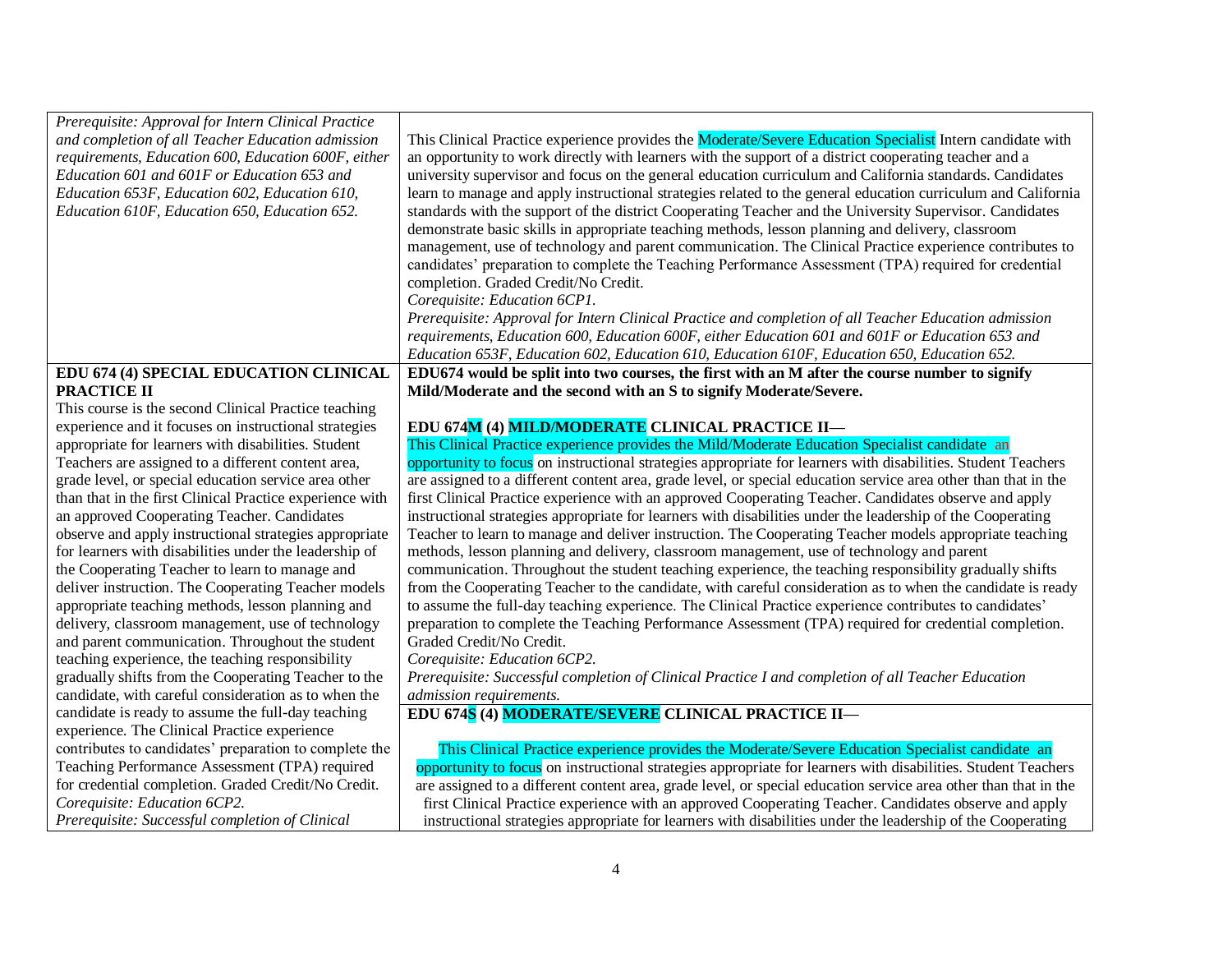| Practice I and completion of all Teacher Education     | Teacher to learn to manage and deliver instruction. The Cooperating Teacher models appropriate teaching     |  |  |
|--------------------------------------------------------|-------------------------------------------------------------------------------------------------------------|--|--|
| admission requirements.                                | methods, lesson planning and delivery, classroom management, use of technology and parent                   |  |  |
|                                                        | communication. Throughout the student teaching experience, the teaching responsibility gradually shifts     |  |  |
|                                                        | from the Cooperating Teacher to the candidate, with careful consideration as to when the candidate is ready |  |  |
|                                                        | to assume the full-day teaching experience. The Clinical Practice experience contributes to candidates'     |  |  |
|                                                        | preparation to complete the Teaching Performance Assessment (TPA) required for credential completion.       |  |  |
|                                                        | Graded Credit/No Credit.                                                                                    |  |  |
|                                                        | Corequisite: Education 6CP2.                                                                                |  |  |
|                                                        | Prerequisite: Successful completion of Clinical Practice I and completion of all Teacher Education          |  |  |
|                                                        | admission requirements.                                                                                     |  |  |
| EDU 676 (4) INTERN SPECIAL EDUCATION                   | EDU676 would be split into two courses, the first with an M after the course number to signify              |  |  |
| <b>CLINICAL PRACTICE II</b>                            | Mild/Moderate and the second with an S to signify Moderate/Severe.                                          |  |  |
| This second Clinical Practice experience provides the  |                                                                                                             |  |  |
| Intern candidate with an additional opportunity to     | EDU 676M (4) INTERN MILD/MODERATE CLINICAL PRACTICE II-                                                     |  |  |
| work directly with learners with the support of a      |                                                                                                             |  |  |
| district cooperating teacher and a university          |                                                                                                             |  |  |
| supervisor. Interns will complete all their Supervised | This second Clinical Practice experience provides the Mild/Moderate Education Specialist                    |  |  |
| Intern Teaching in the grade level/content area where  | Intern candidate with an additional opportunity to work directly with learners with the                     |  |  |
| they have been hired as "Teacher of Record."           | support of a district cooperating teacher and a university supervisor. Interns will complete                |  |  |
| Candidates continue to learn to manage and apply       | all their Supervised Intern Teaching in the grade level/content area where they have been                   |  |  |
| instructional strategies appropriate for learners with | hired as "Teacher of Record." Candidates continue to learn to manage and apply                              |  |  |
| disabilities with the support of the district          |                                                                                                             |  |  |
| Cooperating Teacher and the University Supervisor.     | instructional strategies appropriate for learners with disabilities with the support of the                 |  |  |
| Candidates demonstrate basic skills in appropriate     | district Cooperating Teacher and the University Supervisor. Candidates demonstrate basic                    |  |  |
| teaching methods, lesson planning and delivery,        | skills in appropriate teaching methods, lesson planning and delivery, classroom                             |  |  |
| classroom management, use of technology and parent     | management, use of technology and parent communication. The Clinical Practice                               |  |  |
| communication. The Clinical Practice experience        |                                                                                                             |  |  |
| contributes to candidates' preparation to complete the | experience contributes to candidates' preparation to complete the Teaching Performance                      |  |  |
| Teaching Performance Assessment (TPA) required         | Assessment (TPA) required for credential completion. Graded Credit/No Credit.                               |  |  |
| for credential completion. Graded Credit/No Credit.    | Corequisite: Education 6CP2.                                                                                |  |  |
| Corequisite: Education 6CP2.                           | Prerequisite: Approval for Intern Clinical Practice II and completion of all Teacher                        |  |  |
| Prerequisite: Approval for Intern Clinical Practice II | Education admission requirements.                                                                           |  |  |
| and completion of all Teacher Education admission      |                                                                                                             |  |  |
| requirements.                                          | EDU 676S (4) INTERN MODERATE/SEVERE CLINICAL PRACTICE II-                                                   |  |  |
|                                                        |                                                                                                             |  |  |
|                                                        |                                                                                                             |  |  |
|                                                        |                                                                                                             |  |  |
|                                                        | This second Clinical Practice experience provides the Moderate/Severe Education Specialist Intern           |  |  |
|                                                        | candidate with an additional opportunity to work directly with learners with the support of a district      |  |  |
|                                                        | cooperating teacher and a university supervisor. Interns will complete all their Supervised Intern Teaching |  |  |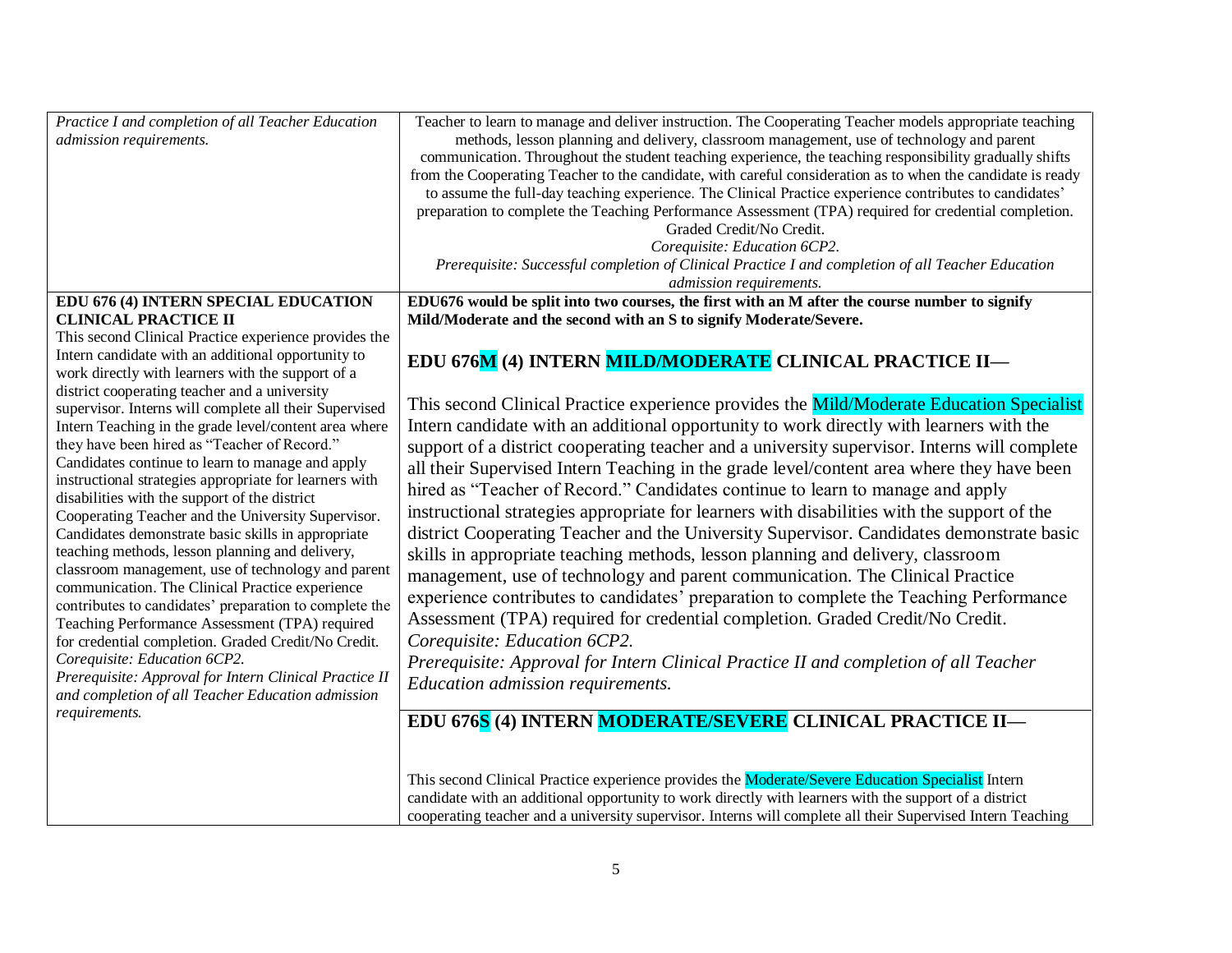| in the grade level/content area where they have been hired as "Teacher of Record." Candidates continue to      |
|----------------------------------------------------------------------------------------------------------------|
| learn to manage and apply instructional strategies appropriate for learners with disabilities with the support |
| of the district Cooperating Teacher and the University Supervisor. Candidates demonstrate basic skills in      |
| appropriate teaching methods, lesson planning and delivery, classroom management, use of technology and        |
| parent communication. The Clinical Practice experience contributes to candidates' preparation to complete      |
| the Teaching Performance Assessment (TPA) required for credential completion. Graded Credit/No Credit.         |
| Coreguisite: Education 6CP2.                                                                                   |
| Prerequisite: Approval for Intern Clinical Practice II and completion of all Teacher Education admission       |
| requirements                                                                                                   |

#### **Proposal for New Program**

#### **Graduate Studies Committee Check List**

The School Dean/ Department Chair should submit the proposal to GSC via the College Dean.

GSC / GAL review the proposal after it is forwarded to GSC. Please complete the School Department contact information.

School/ Department recommending proposal \_\_\_\_\_\_\_\_School of Education

School/ Department Point of Contact \_\_\_\_\_\_Dr. Shirlee Gibbs, Program Director, Special Education\_\_\_\_\_\_\_\_\_\_\_\_\_\_

Email \_ShirleeGibbs@pointloma.edu\_\_\_ Phone \_\_\_\_\_\_\_\_\_619-563-2852\_\_\_\_\_\_\_\_\_\_\_\_\_\_\_\_\_\_\_\_\_\_\_\_

Graduate Support Services: Please review and sign off on the attached proposal. If you have concerns about resourcing or application please submit these to the School/ Department.

| <b>Support Service</b>       | <b>Comments</b> | <b>Approved/Signature</b> |
|------------------------------|-----------------|---------------------------|
| Office of the Vice President |                 |                           |
| Finance & Administrative     |                 |                           |
| Services, Cindy Chappell     |                 |                           |